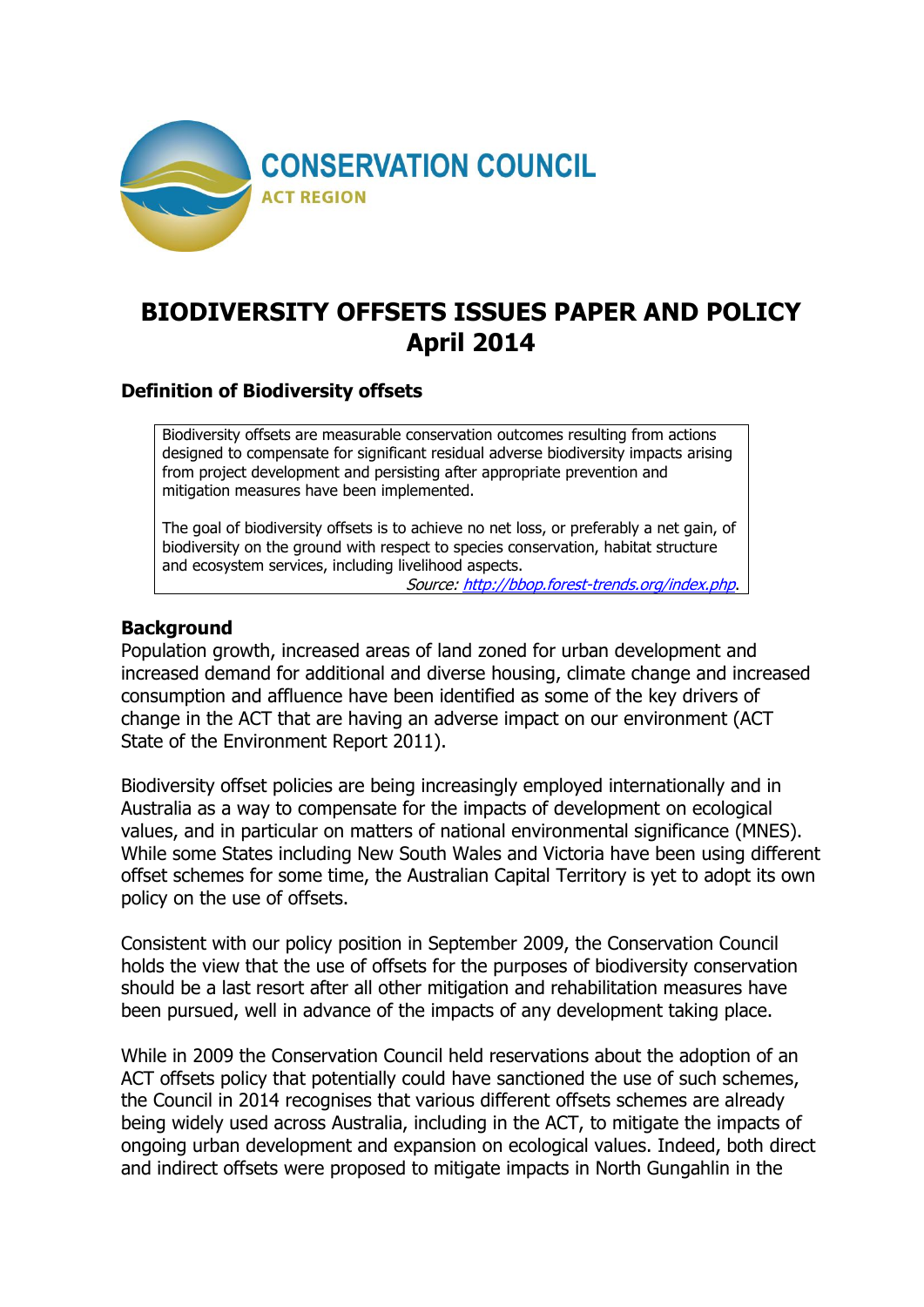2013 Gungahlin Strategic Environment Assessment (SEA) under the *Environment* Protection and Biodiversity Conservation Act 1999 (Cth).

The Commonwealth finalised an Offsets Policy in 2012 and its principles have been applied to recent Strategic Environment Assessment's such as North Gungahlin (April 2013). The Conservation Council ACT Region believes the Commonwealth Offsets Policy to be the most comprehensive and scientifically sound offsets policy developed in Australia to date. However, a specific ACT Offsets Policy needs to be developed to take into account the unique ecological values of the ACT and Region, and other ACT legislation and planning documents such as the Territory Plan.

Biodiversity offsetting has been considered in recent international forums, including by the International Union for the Conservation of Nature (IUCN) at the World Conservation Congress in Jeju, Korea (September 2012) finding that biodiversity offsetting is used in several countries as a compensatory mechanism for the loss of habitat and species. The development of an international 'Business and Biodiversity Offsets Standard on Biodiversity Offsets' (Business and Biodiversity Offsets Programme (BBOP) 2012, Standard on Biodiversity Offsets, Washington, D.C.) also provides a set of comprehensive principles to guide the development of offsets policies worldwide. These recent policy developments provide some useful guidance for the ACT to develop a clear and prescriptive statement of the principles underpinning an offsets mechanism.

The use of offsets requires careful, advanced planning, monitoring, reporting and compliance at offset sites to ensure that the required biodiversity conservation outcomes are achieved before the impacts of development projects are felt elsewhere.

The absence of a clearly defined policy makes it difficult for key stakeholders within the community to hold the ACT Government accountable for the use of such schemes and to determine whether or not they are an appropriate means for reconciling biodiversity conservation and development needs.

The Conservation Council wishes to remain engaged with the ongoing development of improved management of biodiversity, landscape permeability, and ecological processes within the ACT.

### **Potential Objectives for an ACT Offset Scheme**

- o Reduce and prevent loss and fragmentation of native vegetation;
- o Conserve, maintain and improve native vegetation, including endangered ecological communities and other areas of high conservation value, threatened species habitat, and ecological processes;
- o Improve ecological connectivity in the landscape;
- o Improve land condition;
- o Improve the streamlining and certainty of planning processes; and
- o Provide long-term security for the development of the ACT.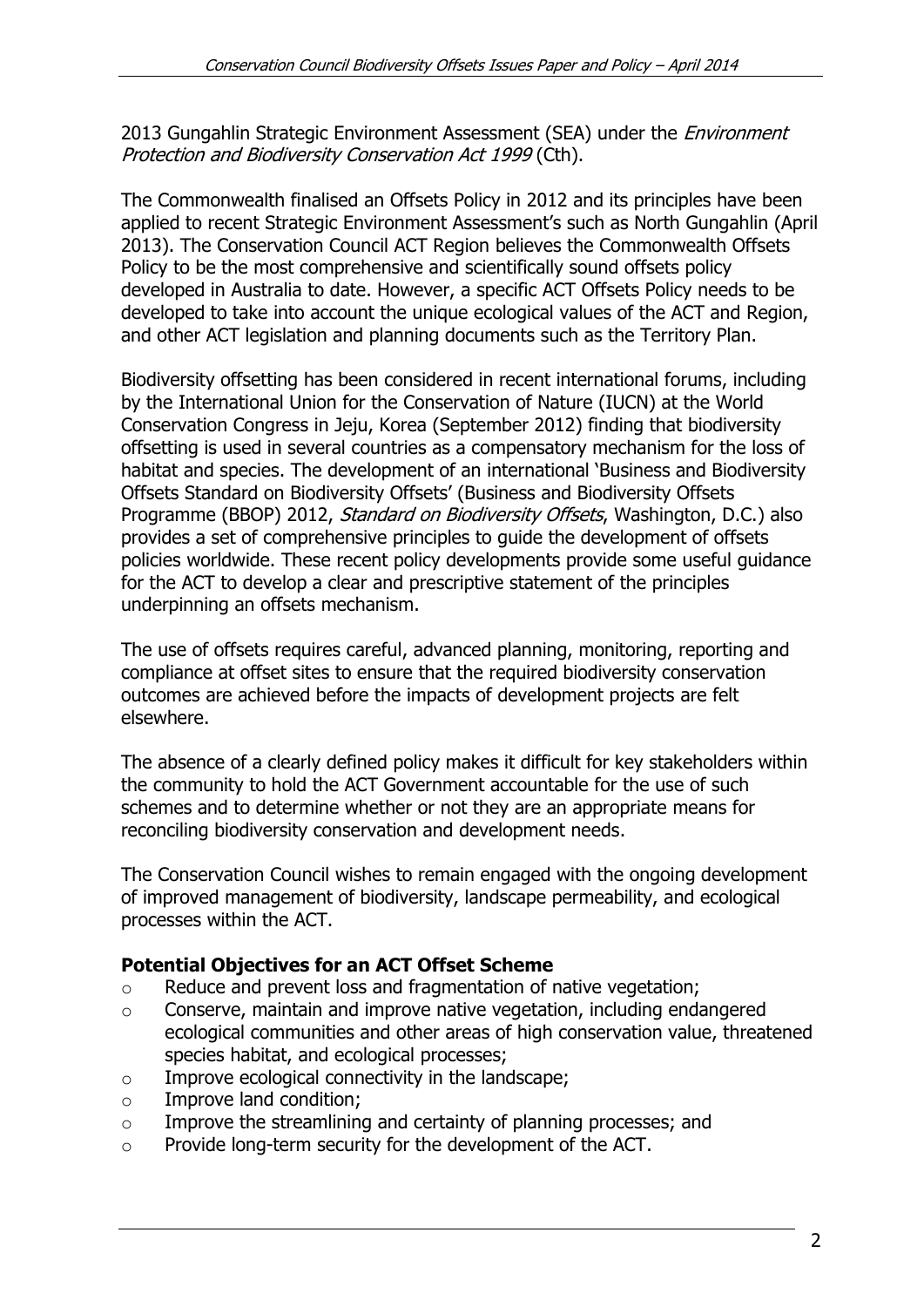Decision-makers applying this offsets policy and associated mechanisms should be bound to make decisions consistent with the above stated objectives.

#### **Key concerns about offsets**

While it is questionable whether offsets are appropriate for use in situations that involve matters of national environmental significance, endangered species or where there is a very low chance of success, the Conservation Council ACT Region accepts that offsetting is being widely employed across Australia as a tool to mitigate the impacts to biodiversity from ongoing development and clearing. Yet the Conservation Council has a number of key concerns with regard to the use of biodiversity offsets policies and programs in the ACT. These include:

**Insufficient gain** – The amount of land for offset can be insufficient and often existing nature reserves, or land already in use for an existing offset, are used as offset sites, which can lead to a net loss in biodiversity.

**"Like for Like" and Equivalence** – The principle of "like for like" provides that offsets should reflect the biodiversity values that are being lost. Careful planning is needed in selecting offset sites that are of equivalent value to those being lost, as there is a threat that more common woodland areas may be used as offsets for endangered natural temperate grassland or box gum grassy woodland.

The exception to "like for like" might be where the offset habitat is rarer and of higher conservation value than the area being lost. However, the goal of 'like-forlike' is ambiguous and we question whether equivalence can ever be achieved to replace what has been already lost.

**Advanced Offsets** – Advanced 'offsets' in the form of past conservation actions or funding cannot be applied retrospectively as this will result in net-loss. Previous conservation must be publicly declared an 'advanced offset' **at the time of reservation** and included in a public offsets register so that baseline data is put in place to ensure conservation outcomes can be achieved.

**Time lag** – Unless there is careful consideration of timing, the offset may not provide the outcomes needed until it is too late. Often development takes place and impacts on habitat and MNES felt before conservation outcomes are achieved at the offset site. It may not be possible for the environmental gain to have actually been achieved at the time of offsetting, since that could take decades in some instances (e.g. the time for trees to mature). However, the offset program (including long term resourcing and in perpetuity protection) should be in place before development commences.

**Leakage** – As the amount of available sites for offsetting in the ACT diminishes there is a risk of leakage of offsets sites into New South Wales, causing issues around the suitability of offset sites and their ability to meet key best-practice principles.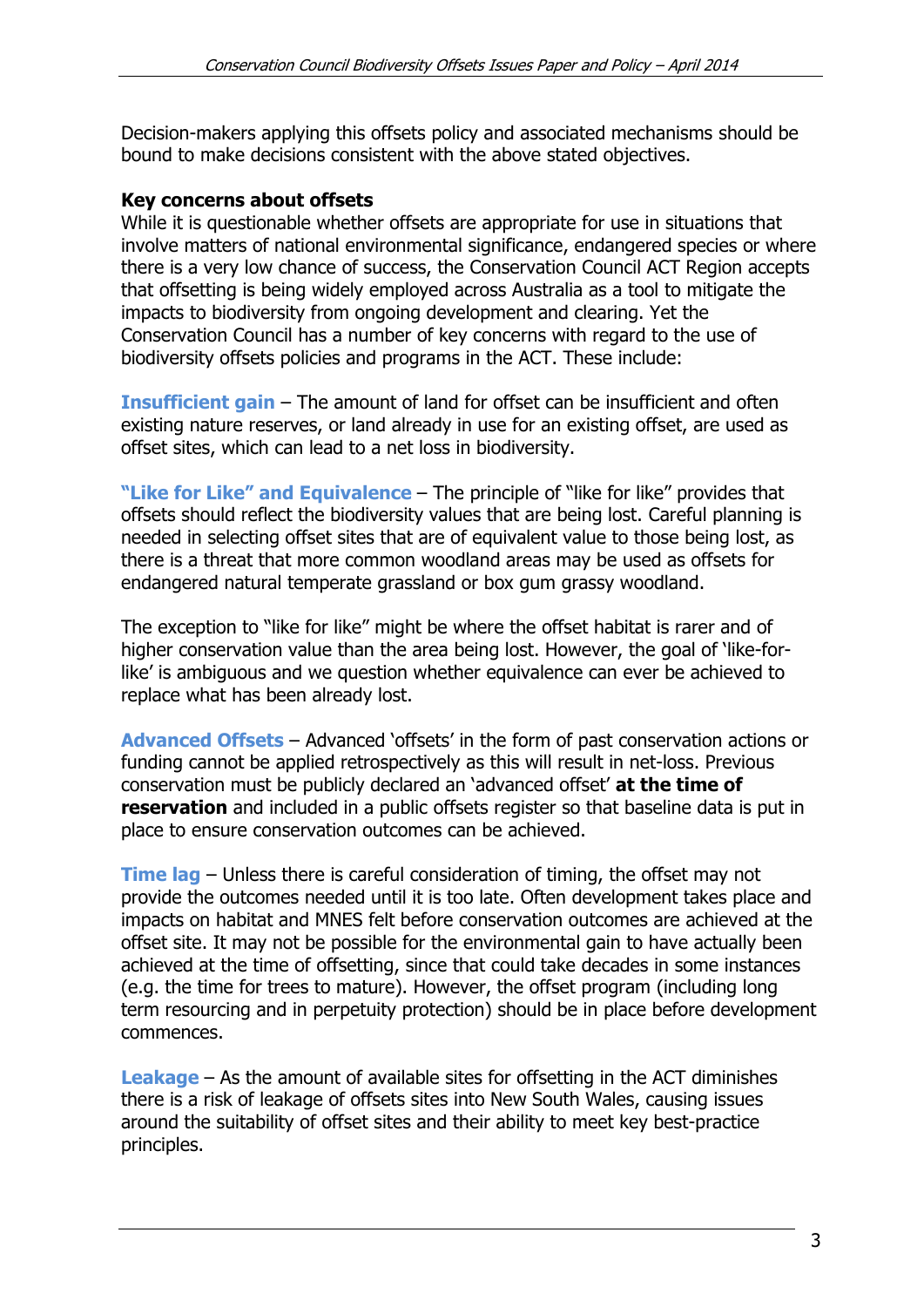**Double-dipping** – Using the same offset/land parcel for both biodiversity offsetting for one project and carbon offsetting for others to achieve a carbon reduction target is a concern.

**Resources for management, monitoring and reporting** – Management, including ongoing monitoring and reporting of biodiversity conservation outcomes, should be mandatory in all offset sites and must be additional to the duty of care that a manager had to a site. However, we have seen poor monitoring and reporting structures for offsets in the ACT, an issue that is compounded by the lack of an ACT offsets register. There is a significant risk that gains will only be short term, or will decline over time without proper resourcing for management, monitoring and reporting in **perpetuity**.

A key concern in employing offsets schemes in the ACT is ensuring that adequate resources for management, monitoring and reporting of the offset site are provided and that both funding details and results of monitoring schemes are available for public scrutiny. For example, the 2013 Strategic Environment Assessment for North Gungahlin requires the creation of a 'Plan Implementation Team' to oversee the use of offsets, yet no details of the resourcing or key performance indicators for this team were released – making it difficult for the community to determine its potential effectiveness.

Conservation gains must be maintained in perpetuity. In this regard, there needs to be a requirement for ongoing resources for long term management and reporting (e.g. offset monies being placed in a trust/invested for long term funding generation).

**Compliance** – Offsets schemes in Australia and overseas have a poor record of compliance to ensure biodiversity outcomes are achieved. This is often due to a lack of resourcing for the management of offset sites as stated above. These problems can be addressed through careful consideration of the offsetting scheme that is proposed in any given project assessment, and an evaluation of whether the offsetting scheme proposed will result in the biodiversity outcomes that the community expects = no net loss or net gain of biodiversity.

There needs to be a process, with oversight by experts, in place to track each offset and take corrective action if needed, with this process being independent and including long term monitoring of the offset. Adaptive management could be a tool to achieve this.

The cost of compliance must be recognized as part of the cost of the offset, and any rehabilitation needs to be done to an acceptable standard. It is difficult to see how offsetting will be effective without penalties included in offset agreements and applied for non-compliance and liability arrangements for failed offsets (e.g. fines and bonds).

### **The mitigation hierarchy**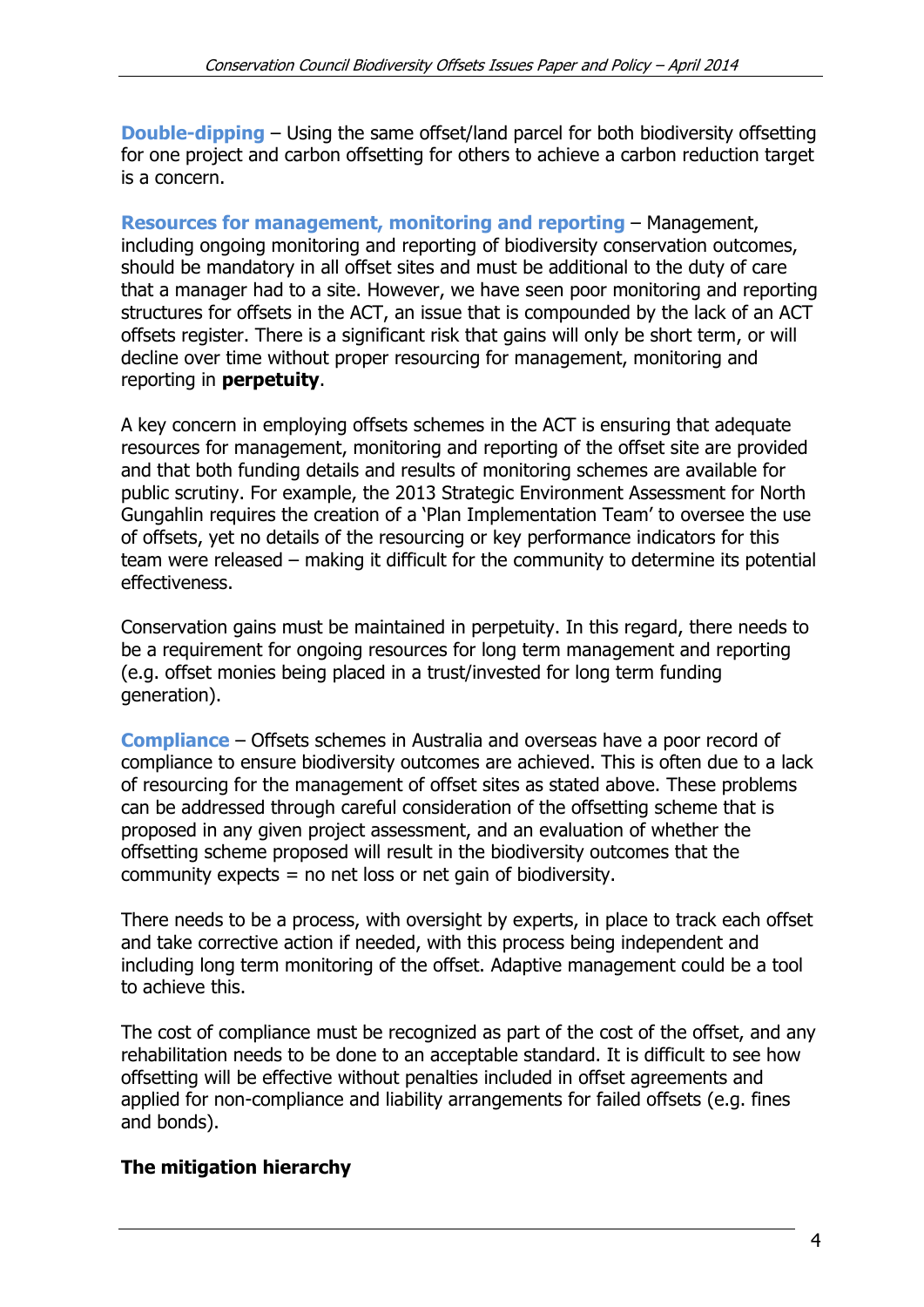The Business and Biodiversity Offsets Programme (BBOP) released its Standard on Biodiversity Offsets in January 2012, which includes the steps of a 'mitigation hierarchy' to achieve "no net loss" of biodiversity, and ideally, a net gain. The mitigation hierarchy is a useful tool to demonstrate the measures that need to be taken to ensure biodiversity offsetting is appropriate and achieves desires conservation outcomes, and is defined as:

**Avoidance** – Measures taken to avoid impacts at the outset, such as careful spatial or temporal development and other mitigation measures. This would include a thorough assessment of the "no go" areas of very high conservation value that should not be used for future development in the ACT. This is not to say that any areas outside of the "no go" zone could be used for future development.

**Minimisation** – Measures taken to reduce the duration, intensity and extent of impacts that cannot be completely avoided.

**Rehabilitation/restoration** – Measures taken to rehabilitate degraded ecosystems or restore cleared ecosystems following exposure to impacts that cannot be completely avoided.

**Offsets** – Measures taken to compensate for any residual impacts that cannot be avoided, minimized or rehabilitated in order to achieve no net loss or a net gain of biodiversity. Offsets can take the form of positive management interventions such as restoration of a degraded habitat, protecting areas where there is imminent or projected loss of biodiversity  $-$  i.e. offsets need to be more than just maintaining the status quo in order to compensate for the loss.

One of the crucial issues in assessing the effectiveness of biodiversity offsetting schemes is the question of how far each step in the process should be pursued before turning to the next. Too often, avoidance, minimization and rehabilitation are done to a minimal extent in favour of moving directly to offsetting to enable a timely completion of proposed development activities, though this approach certainly compromises potential mitigation of biodiversity loss.

Further, physical direct offsets with measureable conservation gain are a priority over any indirect financial offsets such as funding for research. Any indirect offsets that are used need to be additional and have clear and transparent goals and outcomes.

#### **Best practice principles for biodiversity offsetting**

#### **1. Actions that will have irreversible impact to biodiversity should not be considered suitable for offsetting;**

The suitability of offsets as an appropriate remedial policy measure to compensate for the significant impact on matters of national environmental significance from proposed developments is highly questionable. The Australian Network of Environmental Defenders Office's (ANEDO) in their submission commenting on the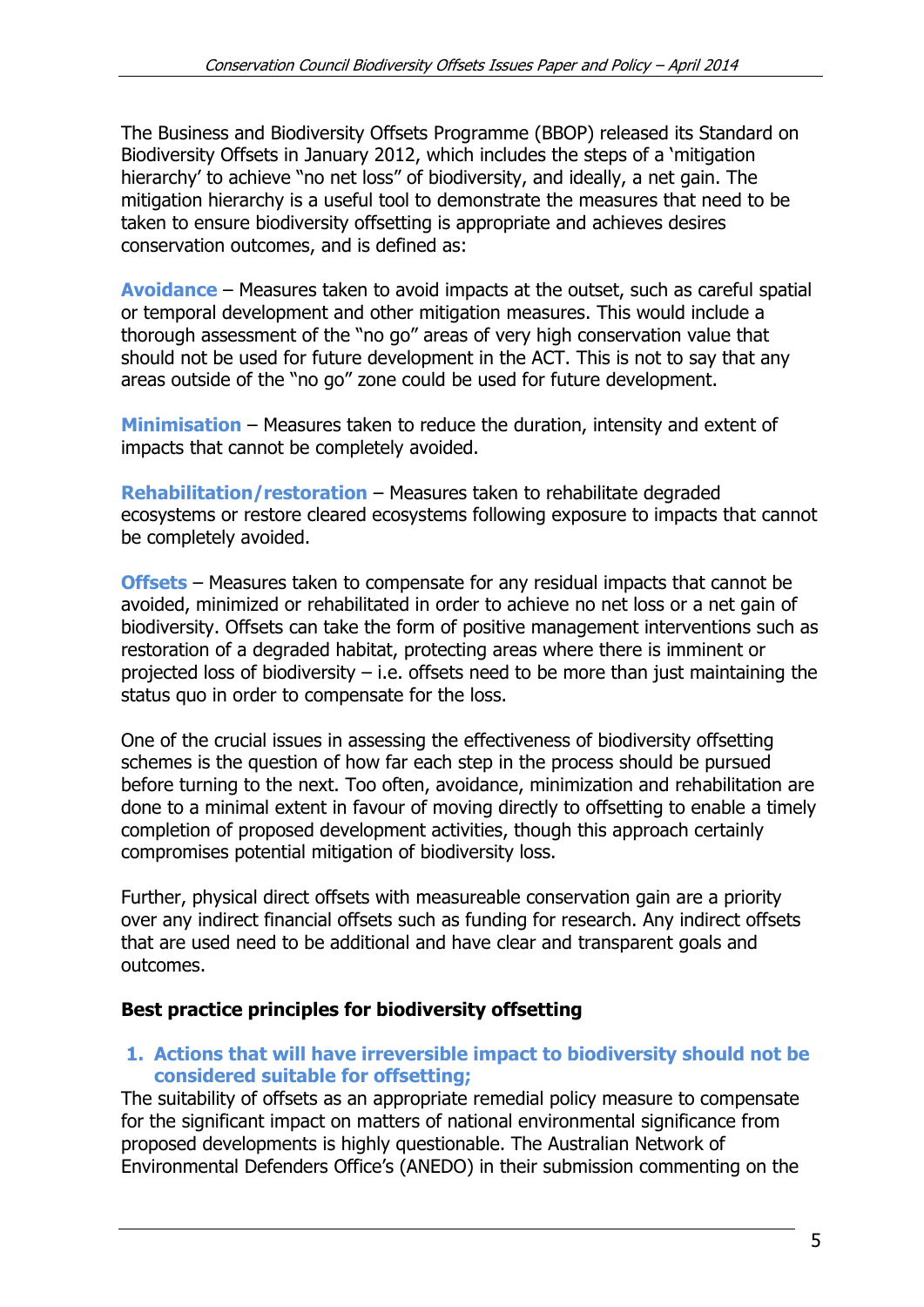draft Commonwealth Offsets Policy in 2011 commented that 'the idea that impacts on such unique matters of national environmental significance can simply be offset is deeply concerning. In many cases it will not be possible to offset impacts on specific unique place and species.' This is consistent with the view that offsets should apply to residual impacts only, that is, after all efforts have been made to avoid, minimise and mitigate impacts on biodiversity.

#### **2. Offsetting should be used as a last resort, after other measures are taken to mitigate impacts.**

Putting an economic value on biodiversity (a value equivalent to the cost of restoration) and provides a signal to developers that it can be more cost-effective to minimize impacts. This occurs when they are exposed to the cost of offsets during the planning phase of a development and have the chance to avoid or minimize impacts before they occur.

#### **3. An offsets plan should be based around physical direct offsets, with indirect offsets and other compensatory measures being considered as a last resort;**

In accordance with internationally recognised principles on offsets, indirect offsets (which make it difficult to measure conservation outcomes) are a last resort after all avoidance, minimisation and compensatory measures have been achieved to ensure net gain in biodiversity. In the case where indirect offsets are used, they should be no more than 10 per cent of the overall offset package.

### **4. Existing nature reserves should not be considered as suitable for offsets as this will achieve a net-loss in biodiversity;**

Existing nature reserves already enjoy a high level of existing environmental stewardship, relative to other sites in the ACT. They also only represent a small proportion (29%) of lowland woodland in the ACT, which is the ecological community most likely to be affected by ongoing development (Gibbons 2011). Offset actions should focus on areas outside of nature reserves that do not already enjoy a high duty of care, and can be beneficial to nature reserves in mitigating existing or future threats, and improving the functionality of existing reserves.

### **5. Offsets must be 'like-for-like' or be comparable with impacts;**

Offsets must ensure gains that are comparable with losses – "like for like". For example, "like for like" means that the total loss from development on grassland has to be offset by gains in offset grassland, not in forest, wetland etc., even if these are of high value.

This is very hard to achieve in any offsets metric that seeks to trade biodiversity currencies in a market-like policy instrument. Instead, offset metrics seek to balance the perverse effects of substitution of the value of one site to another  $-$  they may often never be the same value. Any offset mechanism must deal with transferable attributes separately to ensure that biodiversity values are protected and not accounted for in a generic way.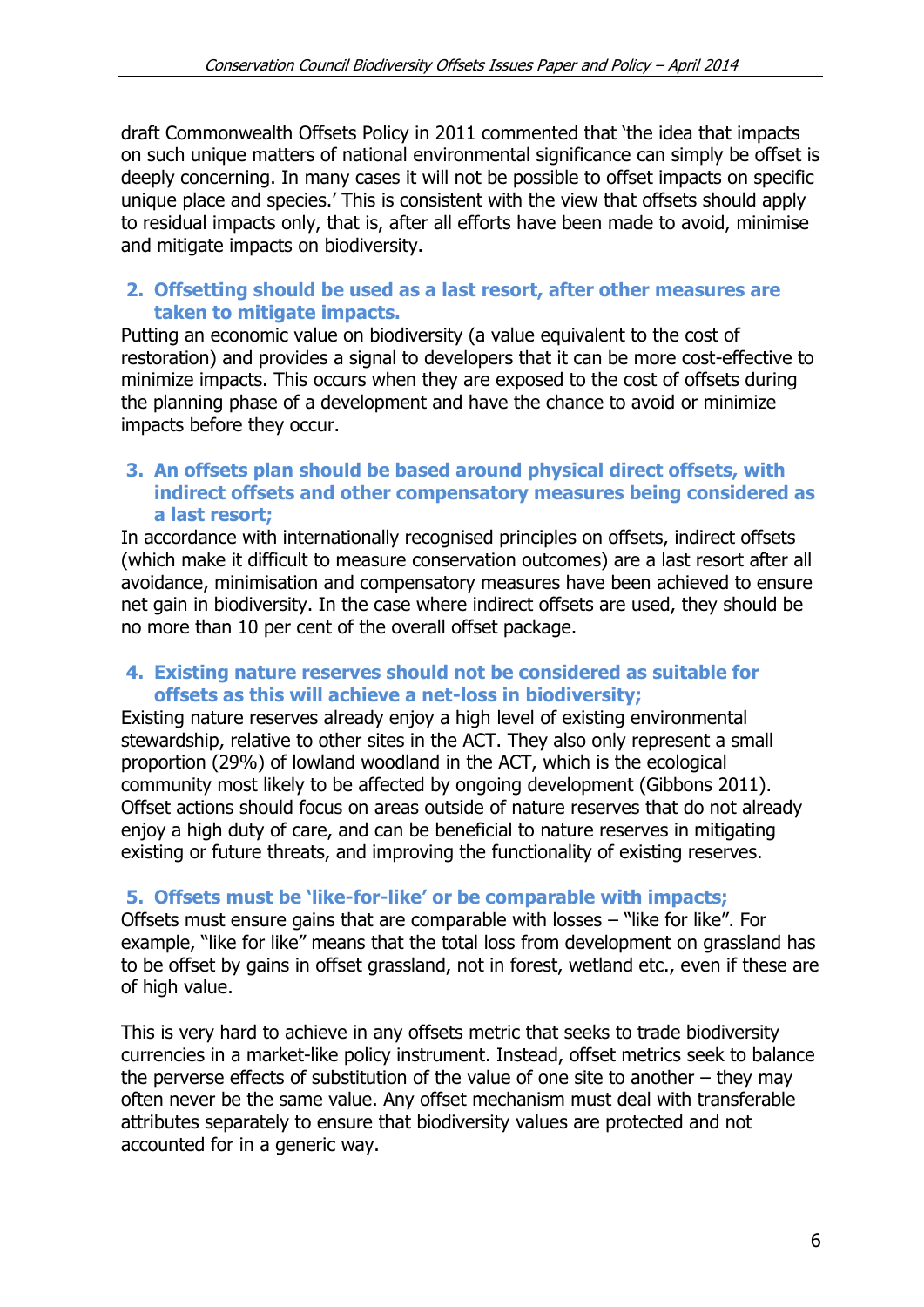#### **6. The important role of corridors and connectivity to nature reserves should be acknowledged and form part of any offsets policy;**

Reduced connectivity between nature reserves in the ACT is a key concern with the use of offsets as it leads to isolation of nature reserves from other suitable habitat and makes it difficult for movement between populations of certain species. Gibbons (2011) highlights that functional connectivity of native habitat is a recommended way to ensure native species are able to adapt to climate change.

#### **7. Outcomes from offsets programs should deliver an overall conservation outcome that improves or maintains the viability of the aspect of the environment that is affected by the proposed action;**

No net loss, or preferably net gain of biodiversity, is the ultimate aim of biodiversity offsets programs. The difference between loss, no net loss, and net gain of biodiversity will come down to the likelihood of success of an offset, where additionally is high, and where the delay between impact and compensation is not excessive.

#### **8. Offsets have be efficient, effective, timely, transparent, scientifically robust and reasonable;**

The best practice principles to offsetting schemes can be used to underpin an assessment of current and future offsetting methodologies employed in the ACT to evaluate whether the appropriate and necessary steps have been taken to protect biodiversity values, prior to any offsets scheme being employed and certainly prior to any impacts on biodiversity occurring. Offsets must have transparent governance arrangements including being able to be readily measured, monitored, audited and enforced.

#### **Legislation for offsets policy governance**

In introducing any offsets scheme, the ACT Government should consider promulgating new, specific legislative mechanisms for the purpose of protecting ecological values in the ACT. It must interact, and be consistent, with the biodiversity and planning legislative requirements. It should require detailed and transparent assessment of ecological values at the outset of the development planning process.

A clear and prescriptive statement of the principles underpinning the conservation mechanism should be set out within the legislation and include:

- 'No Net Loss' and 'Real Net Gain';
- Landscape level protection, including the broader ecological considerations of habitat, fauna and ecological processes, rather than being limited to botanical value;
- Consideration of quality and quantity of native vegetation; and,
- Decision-making based on ecological principles and scientific measures.

Decision-makers applying the offsets mechanism should be bound to apply the stated principles throughout the decision-making process.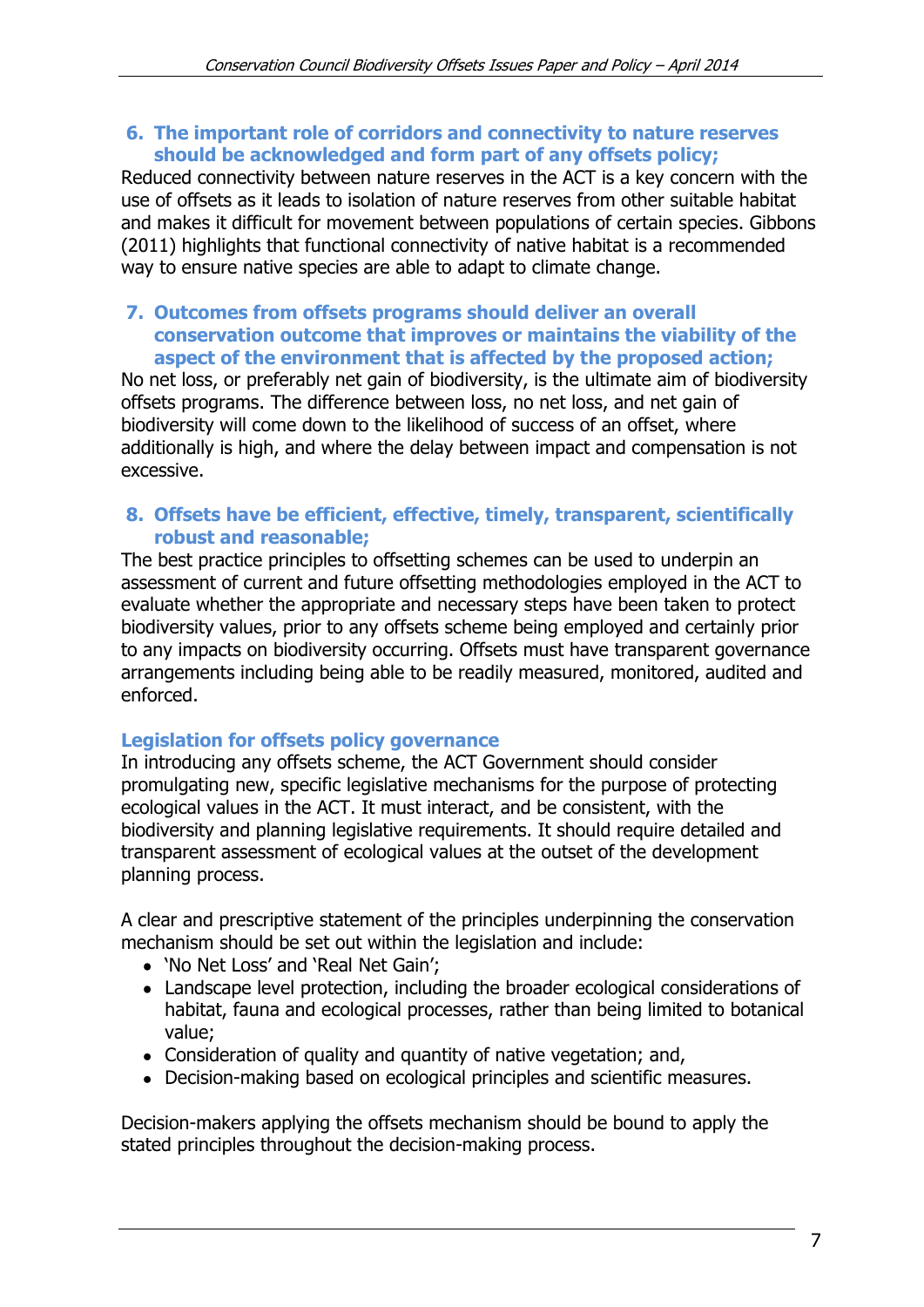#### **Role for the Community**

There should be a clear and well-publicised community role in monitoring compliance.

The community should have a role in assessing priorities for offsetting measures and reporting achievements under the legislative requirements.

A register of applications, approvals and agreements made as part of any offsetting provisions, should be publicly available. A community representative should be appointed to any groups managing the implementation of offsets schemes for individual development projects.

#### **Administration, Monitoring and Enforcement of legislation**

Any legislative requirements for offsets should be integrated and consistent with the planning scheme, and should employ the use of triggers for referral to relevant legislation at the outset of the development application processes.

The offset policy should be audited by an independent statutory body through a transparent decision-making process based on a scientific assessment. The administration of the offsets policy must be through a comprehensive offsets register of current and proposed sites and their management actions should be publicly available and maintained. There should be **minimum monitoring standards and procedures** to be set, specifying who is capable of monitoring, what they must report, who holds and collates records, etc.

There should be a **structured sequence of enforcement** action that includes civil and criminal enforcement provisions as part of the compliance regime. Offsets legal provisions should provide for open standing in relation to enforcement of alleged non-compliance.

Civil remedies should include provision for restoration orders or 'make good' provisions. Civil enforcement provisions should provide for the onus to be on the landholder to show that the action was lawful.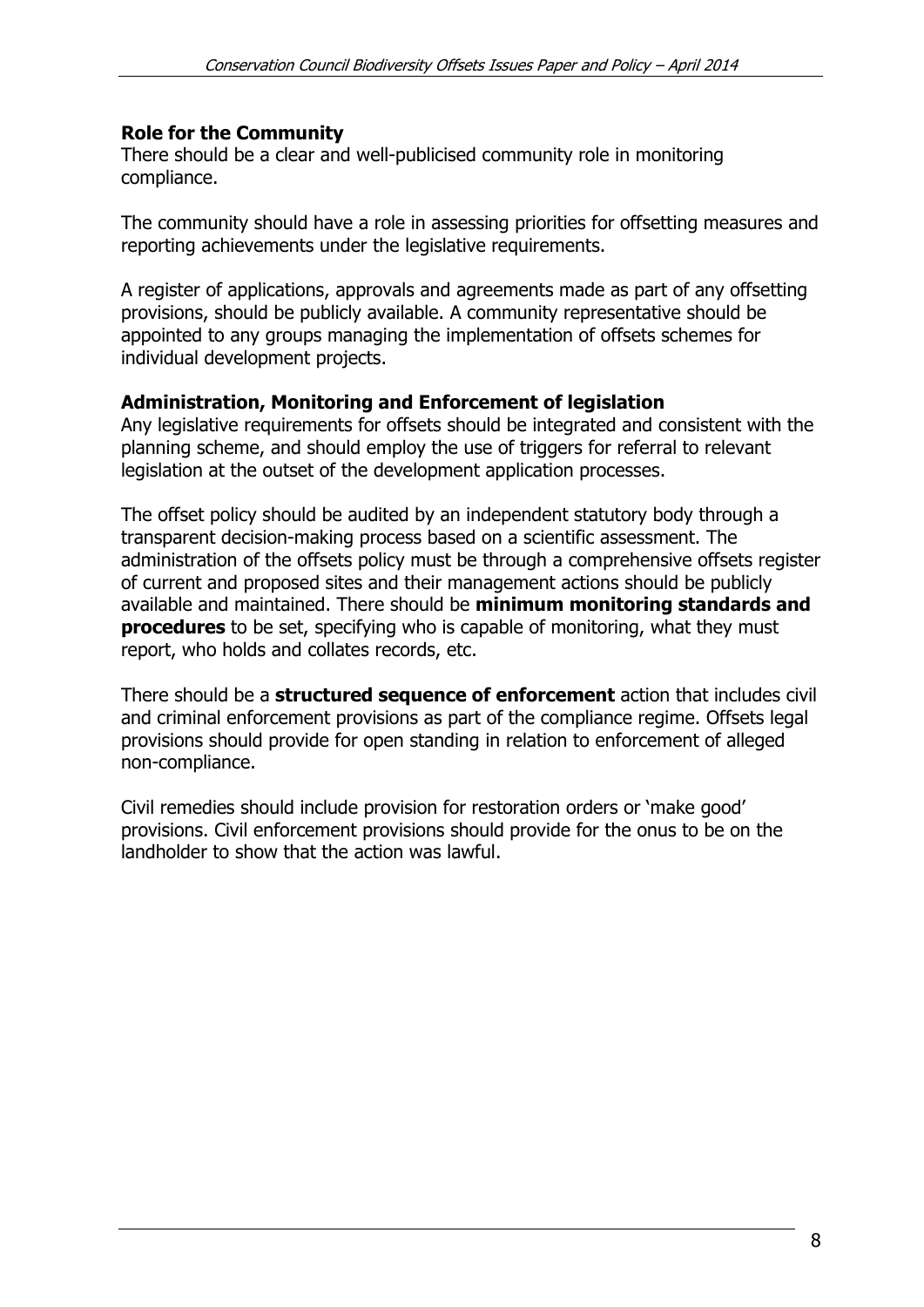## **Attachment One: Conservation Council ACT Region Offsets Policy 2014**

## **Objective:**

Noting that the Conservation Council does not support offsets but recognising that offsets are being applied in the ACT, ensure the ACT Government adopts and implements an appropriate ACT offset policy during 2014.

Such an offsets policy will use an agreed calculator or methodology for determining offsets against a strong set of principles and governance arrangements which include:

## **Biodiversity Offset Calculator:**

use Commonwealth calculator

\*Note however there are concerns that community groups have had no training in the use of the calculator, although such training has been available to consultants and the private sector.

\*Note also that the calculator is very sensitive to inputs to the "confidence in result" boxes. The community needs some understanding about how these are arrived at by consultants and developers.

## **Biodiversity Offset Principles:**

#### **Principle for high conservation value ecological communities or habitats of listed threatened species**

no offsetting of high conservation value listed threatened ecological communities or habitats of listed threatened species

## **Principle for all other land**

- avoid or minimise impacts on biodiversity values before considering offsets with clear criteria before considering alternatives;
- only offset as a last resort with a requirement to provide detailed reasons as to why other options are not feasible;
- like for like offsetting in the ACT, unless the offset area significantly improves connectivity on a regional scale with high conservation areas within the ACT and if it does not impact on the ecological integrity of other ecosystems for example grasslands;
- must be net gain and in perpetuity;
- scientifically assessed;
- additional or supplementary to existing reserves, funding, etc.;
- conservation actions **must be above the statutory duty of care** in place at the site, i.e. there is already a high level duty of care on managers in existing nature reserves so it is preferable that actions take place elsewhere, or else any conservation actions must be higher than the status quo duty of